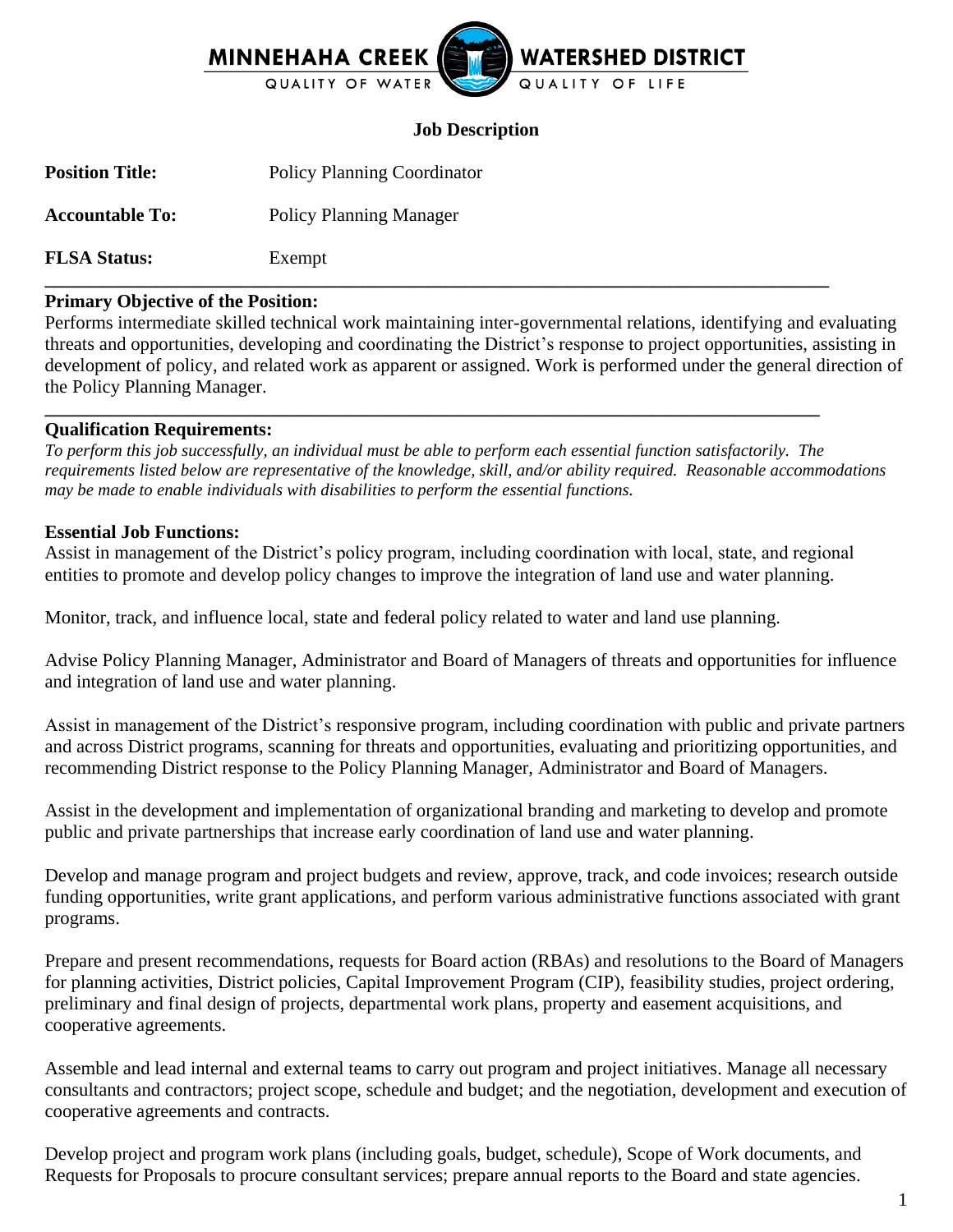

## **Job Description**

Manage ongoing and positive working relationships with the cities and townships; state and local agencies; congressional, state, regional, and local governments, and the public; engage cities, citizens, and other stakeholders in the development of District plans, programs, and policies.

Review Local Water Management Plans (LWMP) for consistency with state requirements and the District's Watershed Management Plan; review annual reports from Local Government Units (LGUs) and facilitate annual meetings with LGUs to discuss LWMP implementation.

Perform research, compile facts, and work with stakeholder groups, as necessary; monitor the implementation and assesses outcomes of plans, programs, and policies; prepare presentations and facilitate meetings for City staff and Council, industry professionals, and community members.

#### **Education and Experience:**

Bachelor's degree with coursework in natural resources, environmental science, planning, management, or related field and 2-5 years of experience in natural resource management, policy development, or planning, or equivalent combination of education and experience.

#### **Knowledge, Skills and Abilities:**

Thorough knowledge of planning theory and principles; thorough knowledge of state rules and statutes governing land use and water resource management and protection; general knowledge of urban land use planning, economic and community development, transportation infrastructure and municipal processes; thorough skill processing and analyzing information related to budgets, contracts, work plans, policies, grants and projects; thorough skill operating standard office equipment, computer equipment including related hardware and software and jobspecific devices; ability to provide responsible leadership and obtain support for the implementation of the District's objectives, strategies, and goals; ability to analyze problems and situations and develop and implement effective solutions; ability to actively listen, understand and identify the important concepts related to complex business and interpersonal situations; ability to communicate complex concepts orally, in writing, and in presentations; ability to participate in educational opportunities to stay abreast of changing laws and technologies related to program area; ability to develop and maintain a working knowledge of the District's operations and policies and apply them consistently; ability to provide superior service and interaction in a friendly, professional manner; ability to make arithmetic computations; ability to maintain a flexible attitude toward job responsibilities and procedural changes; ability to willingly assist other staff as needed to ensure efficient workflow throughout the District; ability to develop and maintain positive, cooperative, working relationships with all District employees, consultants, local and agency staff, and the general public.

#### **Physical Requirements:**

This work requires the occasional exertion of up to 25 pounds of force; work regularly requires speaking or hearing, using hands to finger, handle or feel and repetitive motions, frequently requires sitting and occasionally requires standing, walking, climbing or balancing, stooping, kneeling, crouching or crawling, reaching with hands and arms, pushing or pulling and lifting; work has standard vision requirements; vocal communication is required for expressing or exchanging ideas by means of the spoken word; hearing is required to perceive information at normal spoken word levels; work requires preparing and analyzing written or computer data, using of measuring devices, operating machines, operating motor vehicles or equipment and observing general surroundings and activities; work occasionally requires working near moving mechanical parts and exposure to outdoor weather conditions; work is generally in a moderately noisy location (e.g. business office, light traffic).